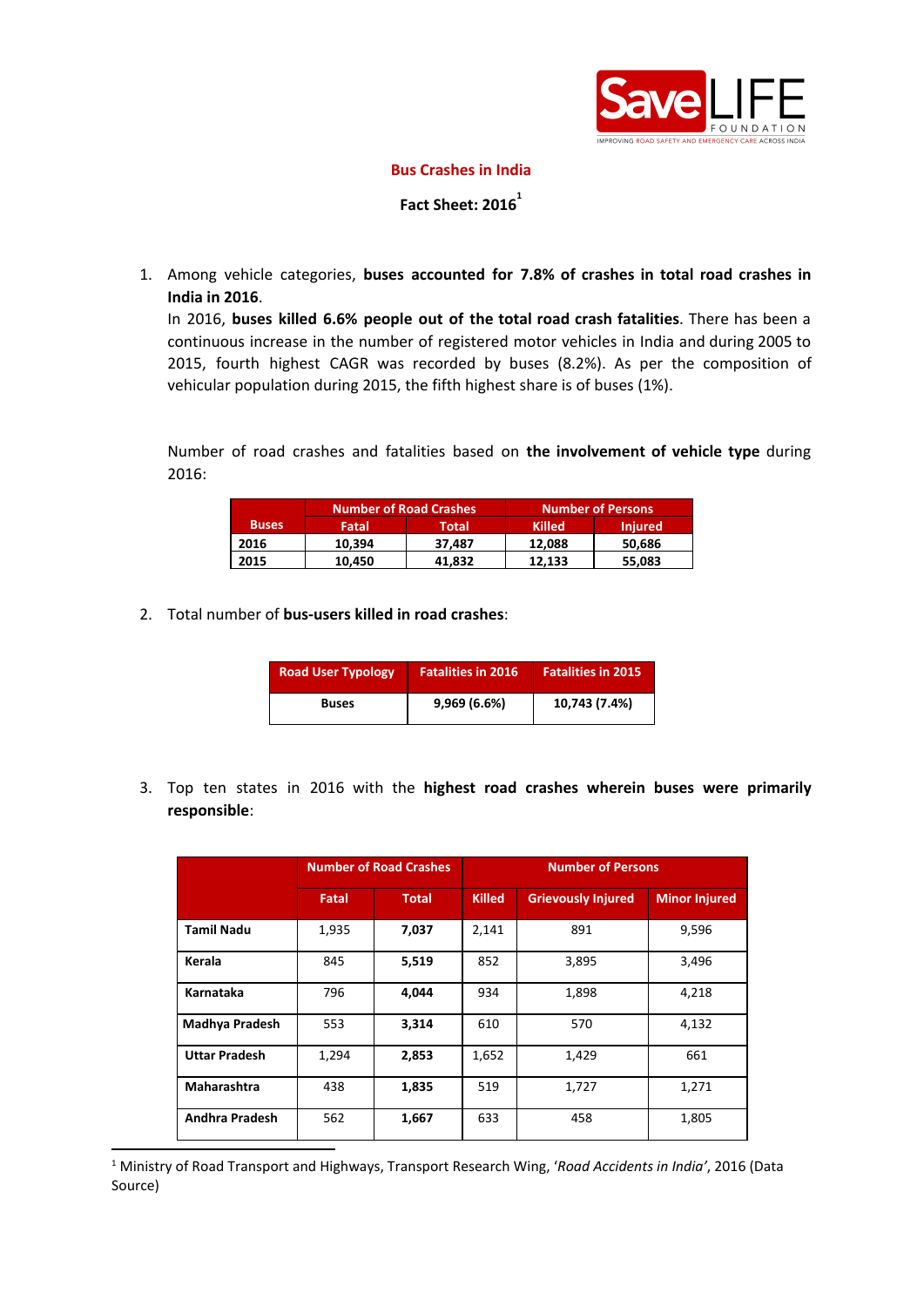

| Rajasthan          | 580 | 1,490 | 717 | 591   | 1,868 |
|--------------------|-----|-------|-----|-------|-------|
| <b>West Bengal</b> | 528 | 1,350 | 564 | 1,034 | 70    |
| Telangana          | 305 | 1,207 | 347 | 119   | 1,293 |

4. Top ten states in 2016 with the **highest fatalities in crashes wherein buses were primarily responsible**:

| <b>State</b>         | <b>Number of Road Crashes</b> |              | <b>Number of Persons</b> |                           |                      |
|----------------------|-------------------------------|--------------|--------------------------|---------------------------|----------------------|
|                      | Fatal                         | <b>Total</b> | <b>Killed</b>            | <b>Grievously Injured</b> | <b>Minor Injured</b> |
| <b>Tamil Nadu</b>    | 1,935                         | 7,037        | 2,141                    | 891                       | 9,596                |
| <b>Uttar Pradesh</b> | 1,294                         | 2,853        | 1,652                    | 1,429                     | 661                  |
| Karnataka            | 796                           | 4,044        | 934                      | 1,898                     | 4,218                |
| Kerala               | 845                           | 5,519        | 852                      | 3,895                     | 3,496                |
| Rajasthan            | 580                           | 1,490        | 717                      | 591                       | 1,868                |
| Andhra Pradesh       | 562                           | 1,667        | 633                      | 458                       | 1,805                |
| Madhya Pradesh       | 553                           | 3,314        | 610                      | 570                       | 4,132                |
| <b>Bihar</b>         | 466                           | 836          | 566                      | 451                       | 248                  |
| <b>West Bengal</b>   | 528                           | 1,350        | 564                      | 1,034                     | 70                   |
| Maharashtra          | 438                           | 1,835        | 519                      | 1,727                     | 1,271                |

5. Top ten states in 2016 with the **highest road crash deaths in bus users**:

| State,                | <b>Male</b> | <b>Female</b> | <b>Total</b> |
|-----------------------|-------------|---------------|--------------|
| <b>Uttar Pradesh</b>  | 1,264       | 388           | 1,652        |
| Tamil Nadu            | 1,182       | 283           | 1,465        |
| <b>West Bengal</b>    | 713         | 128           | 841          |
| Karnataka             | 630         | 109           | 739          |
| Rajasthan             | 507         | 93            | 600          |
| <b>Bihar</b>          | 415         | 151           | 566          |
| <b>Madhya Pradesh</b> | 403         | 65            | 468          |
| Gujarat               | 364         | 92            | 456          |
| <b>Andhra Pradesh</b> | 395         | 47            | 442          |